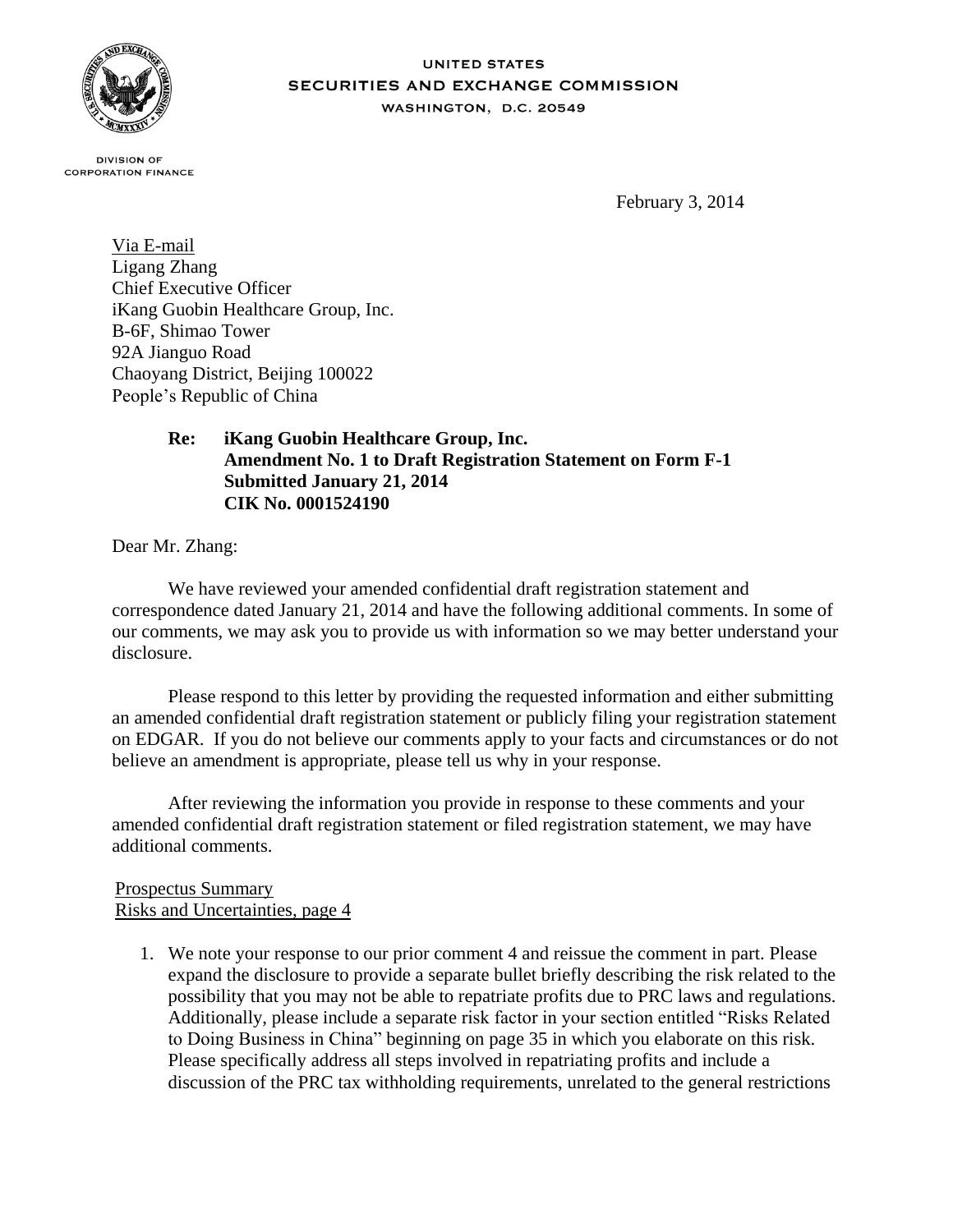Ligang Zhang iKang Guobin Healthcare Group, Inc. February 3, 2014 Page 2

> related to foreign investment, that must be satisfied before you can transfer funds attributable to profit from the PRC operating entities.

- 2. We note your disclosure in the 8th bullet point on page 4 that you could be forced to "relinquish our economic interests in the assets and operations of our affiliated PRC entities." We note, however, that you do not have an ownership interest in those affiliated PRC entities with which you have a contractual relationship. Please eliminate the reference here and elsewhere to your "economic interests" in "affiliated PRC entities," or clarify here and throughout disclosure, as applicable, that that the PRC owned entities have only contractual relationships with, as opposed to ownership of, the PRC operating companies.
- 3. In the 10th bullet point on page 4, please additionally identify the principal shareholders of the other entities with whom your PRC subsidiaries have contractual relationships, namely iKang Hangzhou Xixi and Yuanhua Information, and state that these individuals also have interests and fiduciary duties that may conflict your interests.

### Corporate Structure and History, page 5

- 4. We note the following statements on this page:
	- "Since our acquisition of iKang Holdings in 2007...."
	- "In July 2013, the company acquired a 100% equity interest in Yuanhua Medical Consultancy Services (Shanghai) Co., Ltd., or Yuanhua WFOE, Yuanhua Information Technology Co., Ltd., or Yuanhua Information, a variable interest entity of Yuanhua WFOE, and Shanghai Yuanhua Clinic Co., Ltd…."

With regard to the first bullet point, it appears that iKang Holdings, or Shanghai iKang Guobin Holding Co., Ltd., was not acquired by you and has a contractual relationship with your subsidiary ShanghaiMed iKang, Inc. With regard to the second bullet point, it appears that your only equity interest is in Yuanhua Medical Consultancy Services (Shanghai) Co., Ltd., and that you have a contractual relationship with Yuanhua Information. Please revise your disclosure to eliminate the references to the acquisition of or equity interest in any PRC operating entities with which you have a contractual relationship, and please appropriately clarify your relationship to these entities on page 5, pages 52 to 55, and elsewhere throughout the prospectus as applicable.

## Risk Factors

"The amount and age of our accounts receivable have increased…," page 20

5. Please update this information regarding accounts receivable and aging through the period ended September 30, 2013.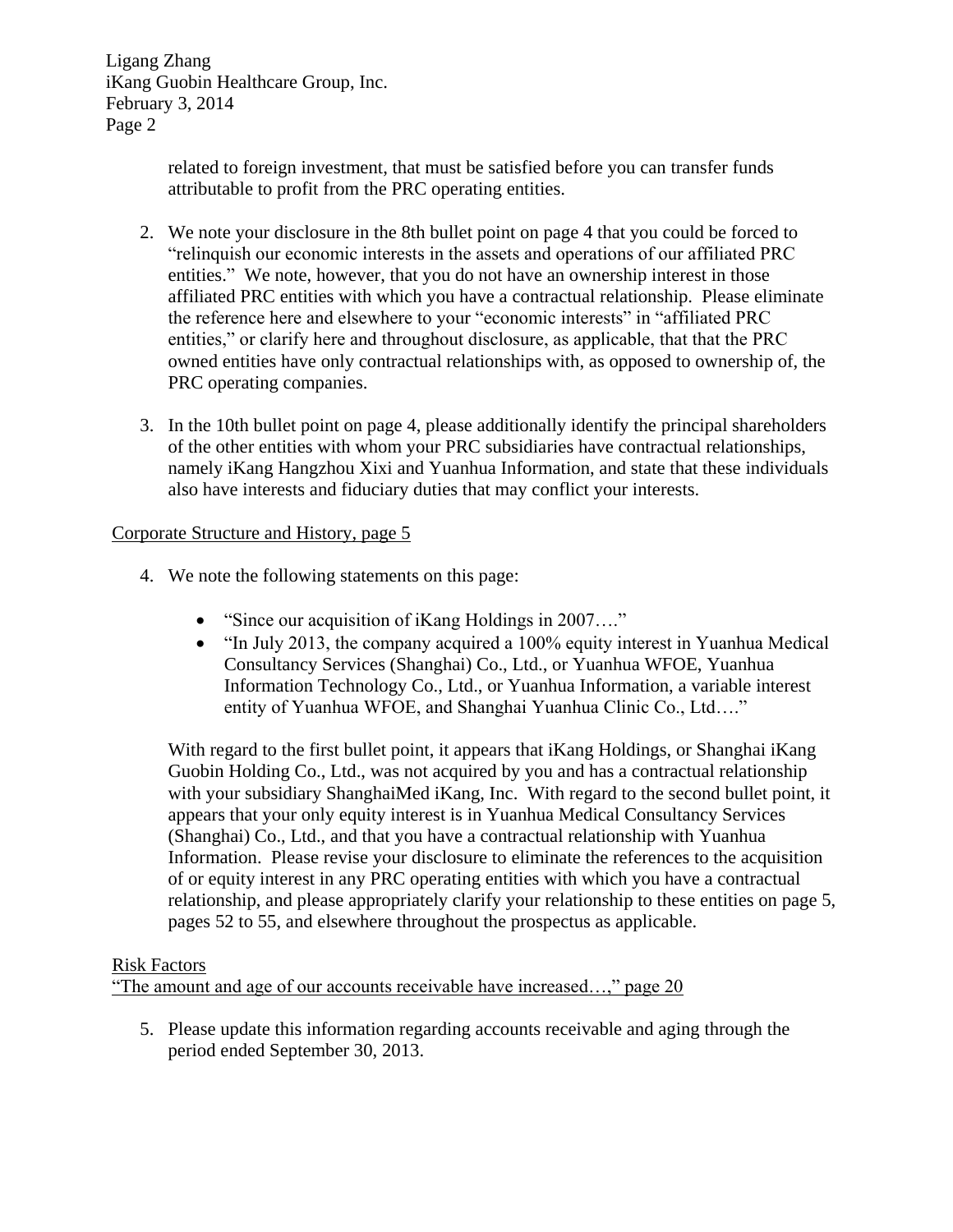Ligang Zhang iKang Guobin Healthcare Group, Inc. February 3, 2014 Page 3

#### Principal Shareholders, page 156

6. We note your response to our prior comment 19 and reissue the comment in part. We note that you have identified the parent companies of NewQuest Asian Investments Limited and Broad Street Principal Investments. Please additionally identify the natural person(s) who beneficially own(s) the shares held by these entities in the footnotes to the table.

#### Taxation, page 189

7. We note your response to our prior comment 23. We also note your statement in the heading on page 189 that the discussion does not deal with "tax consequences under state, local and other tax laws." However, we note that the discussion does deal with local laws as applicable to the PRC. Therefore, please appropriately qualify the statement in the heading to indicate, if true, that the discussion does not deal with tax consequences under "U.S. state, local and other tax laws."

Financial Statements and Notes 1. Organization and Principal Activities, page F-11

8. Please refer to your response to comment 24. Please revise your disclosure to include the information you indicated you would provide in your response.

If you intend to respond to these comments with an amended draft registration statement, please submit it and any associated correspondence in accordance with the guidance we provide in the Division's October 11, 2012 announcement on the SEC website at http://www.sec.gov/divisions/corpfin/cfannouncements/drsfilingprocedures101512.htm.

Please keep in mind that we may publicly post filing review correspondence in accordance with our December 1, 2011 policy (http://www.sec.gov/divisions/corpfin/cfannouncements/edgarcorrespondence.htm). If you

intend to use Rule 83 (17 CFR 200.83) to request confidential treatment of information in the correspondence you submit on EDGAR, please properly mark that information in each of your confidential submissions to us so we do not repeat or refer to that information in our comment letters to you.